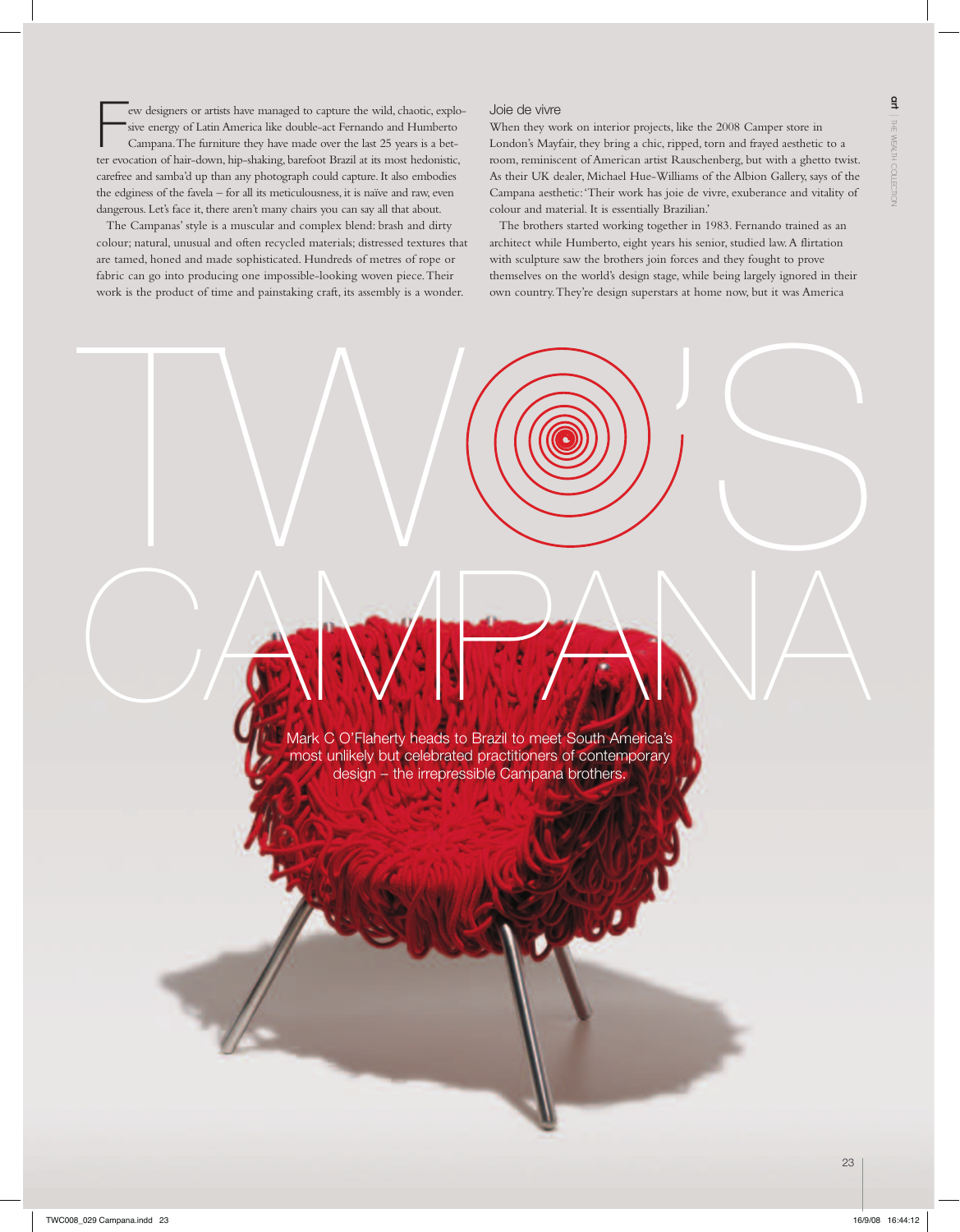and Europe that celebrated them first and it's only in recent years that Brazil has taken them to its heart, with affordable ranges of jewellery for H Stern and 'jelly sandal' footwear produced specifically for the home market.

The Campanas create around 25 highly prized pieces of each design. When they showed at the Albion Gallery in London in 2007, Hue-Williams says: 'It was a revelation – everything was sold, and to some of the most serious art collectors in the world.' With a chair clocking in at six figures, their customers had become serious collectors indeed.

Speaking amid the artful clutter of their anonymous Sao Paolo studio, surrounded by mountains of soft Disney toys that are used in some of their most celebrated pieces, Humberto offers his perspective: 'We make a bridge between art and the universe of furniture. I make sculpture that can be used.'

## Chairmen

If there is one piece that embodies the Campana look, it's perhaps the Vermelha chair, woven from a single piece of rope. A  $\mathcal{L}3,000$  production version, made by Edra, takes a day and a half to weave. The original edition version, produced in the studio, took over a week to put together and would require much deeper pockets to acquire at auction.

'The Vermelha chair is a good example of how we work,' says Fernando. 'First comes the material, then the form, and finally we elaborate the function of the product by studying its ergonomics, limitations and capabilities. With the Vermelha we found a large bunch of rope in the street here in Sao Paolo and brought it back to the studio. When we placed it on the table, we observed its deconstruction before our eyes. We wanted to replicate the deconstruction in the chair – it's a representation of Brazil in its beautiful chaos. I am actually quite shy. I try to seduce people with my furniture. I try to communicate a sense of humour and emotion, a dialogue with the observer. Can you sit on the furniture or just look at it? I like to play games.' The most playful works that the Campana brothers have produced in recent years are the price-on-application Banquette pieces. These chairs, made from stuffed Disney icons, furry toy dolphins or cuddly acrylic pandas are absurdly wonderful. Last year they took up most of the window displays at Moss in New York City, the most influential interior design store in the US, and home to the Campanas' whole range of Alessi Blow Up metal baskets and kitchenware pieces as well as one stark, conical favela Christmas tree.

Murray Moss, the eponymous proprietor of the store sees their work as close in spirit to abstract expressionism. 'If Jackson Pollock and Alexander Calder had been romantically involved, moved to Brazil and produced two love-children, these siblings would have been Humberto and Fernando Campana.'

As well as a complexity of construction, it is also a childlike simplicity

## 'I PLAY GAMES; CAN E FURNITURE OR JUST I